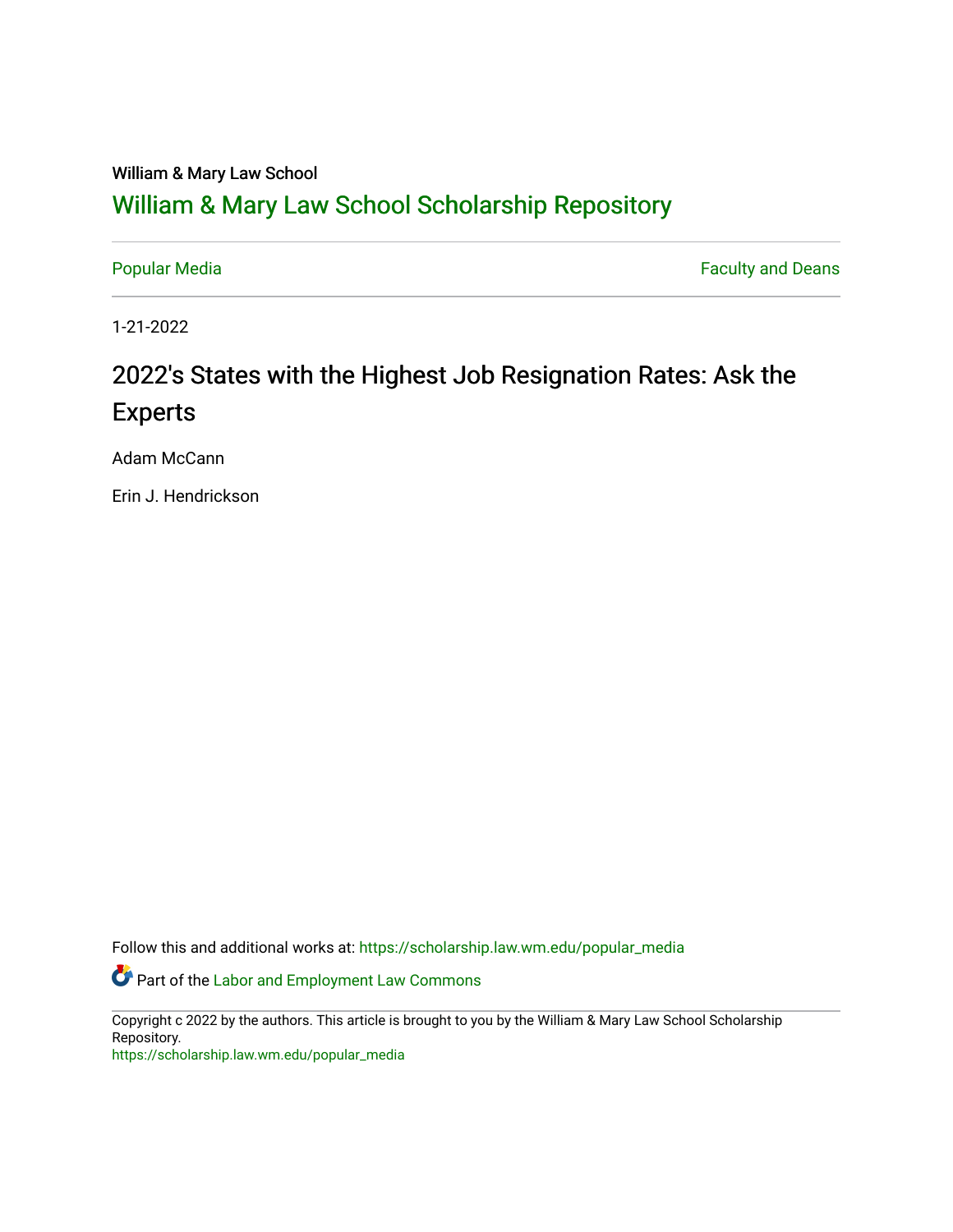# 2022's States With the Highest Job Resignation Rates



[Adam McCann,](https://wallethub.com/profile/15598394i) Financial Writer Jan 21, 2022

As the economy has started to recover from the effects of the COVID-19 pandemic, there has been a surge in job openings, with some employers having a difficult time filling all their open positions. As a result, new applicants have a lot of leverage. The incentives available from changing jobs, as well as a desire to get away from careers impacted most by COVID-19, are two big factors driving what's been dubbed the "Great Resignation," with millions of Americans quitting their jobs each month.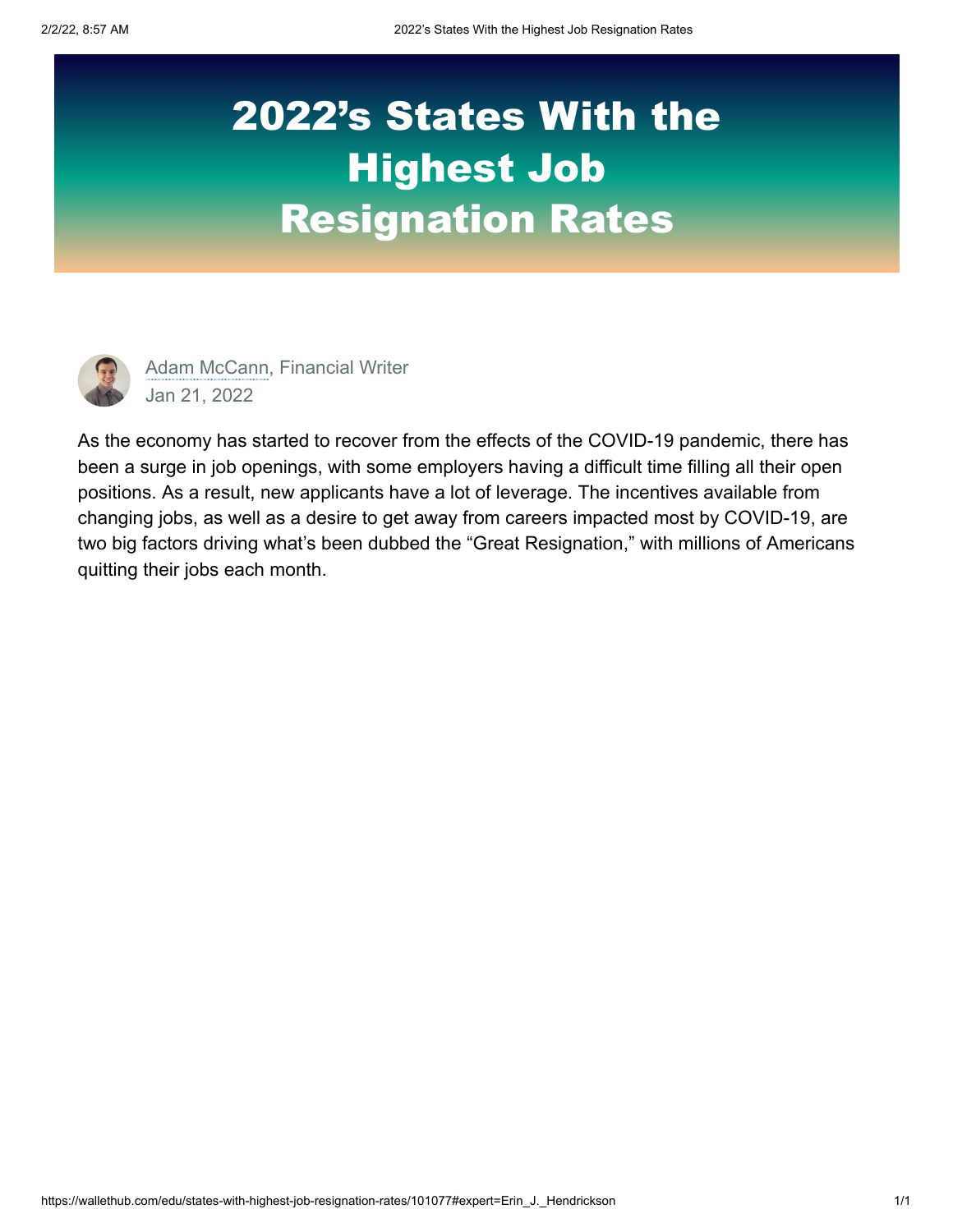# Ask the Experts

To shed some more light on the recent trend of people quitting their jobs, WalletHub turned to a panel of experts. Click on the experts' pictures below to read their bios and responses to the following key questions:

- 1. What are the main factors that are influencing this shift in the labor force?
- 2. How is the decrease in labor force participation affecting the employers?
- 3. Have the pandemic and the remote working determined, in any way, this change in the labor force?
- 4. What will be, if any, the economic impact of this workforce-trend?
- 5. Will this be a long-term issue or will we see a re-entering in the labor force of the prime-age workers in 2022?



Erin J. Hendrickson *Professor of the Practice of Law, Marshall-Wythe School of Law – William & Mary Law School*

### Have the pandemic and the remote working determined, in any way, this change in the labor force?

The motivations for this shift should become clearer as additional information emerges, but there seems to be a mix of economic, practical, and psychological factors at play. Low-wage jobs have seen some of the highest rates of attrition, suggesting that these employees no longer view their compensation to be worth their time and effort. In addition, many of these low-wage jobs are in the service industry, where workers may worry about being exposed to Covid, especially when these employees often lack benefits that other workers may take for granted, like employer-sponsored health insurance, paid sick leave, and the ability to work from home.

However, the trend has not been limited to low-wage workers. For example, some studies have indicated that a higher percentage of women (as compared to men) have quit their jobs in recent months. Since women often carry more responsibility for childcare, this statistic suggests that parents may be having difficulty finding childcare and/or struggling to balance work with the demands of remote learning. On top of this, the pandemic has caused many of us to reflect on our